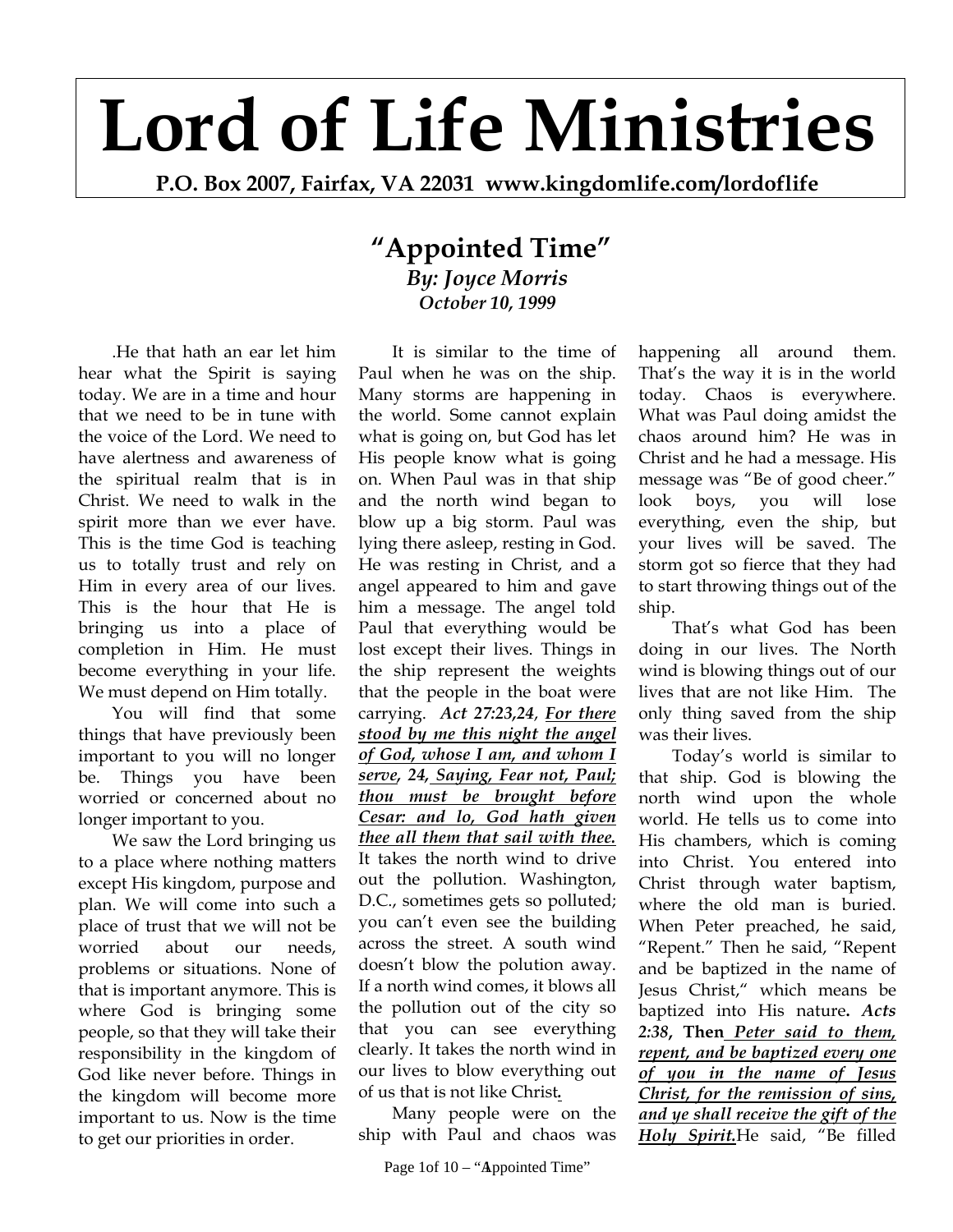with the Holy Spirit." Being baptized in water and being filled with the Holy Spirit were the two steps they were to take. God tells us when we come into the Kingdom, to be born again. *John 3:03 Jesus answered and said to him, Verily, verily, I say to thee, except a man be born again, he cannot see the kingdom of God.*  After you are baptized in water, you go immediately into the wilderness. Some stay in the wilderness longer than others. Jesus is our pattern to follow. After Christ was baptized and filled with the Holy Spirit, He was driven by the Spirit into the wilderness. The wilderness is in the mind. What is the wilderness for? This is where you grow. Moses was on the backside of the desert for 40 years. God was proving, trying, and testing him to show what was in his heart. God was preparing him to be a deliver for Israel. *Mat 4:1*, *Then was Jesus led up of the Spirit into the wilderness to be tempted of the devil.* When we come into the chambers, we bring the weights of the past in with us. Christ is the ark. We bring into the ark everything in us that is not like Christ. Christ has to put you in the wilderness of the mind. Sometimes you can't feel the closeness you had with Him. You don't feel the pampering you had when you started out with Him. You don't because God is trying to teach you not to walk by sight but by faith. The whole wilderness experience for Israel, was to teach them to walk by faith, not by feelings or sight. God wants to show what is in your heart and mind. It takes the wilderness experience to bring those things to the surface. God

must prove, try, and test us, so He can use us, as His delivers for His creation. The time will come when you will no longer have the wilderness or the winter. You will live in the spring and walk in the resurrection and power of Christ all the time. When you arise in the morning you will be in the Spirit of God. You will not go in and out in the Spirit. It's a thought in your mind that takes you out of the Spirit. Nothing else takes you out of the Spirit except a thought. As you allow the Lord to show you what is in your heart, God through the wilderness process, begins to consume those thoughts. You come out of the wilderness and begin to walk on the mountaintop. You enjoy the mountain of the Lord, which is life. *1Cor 4:3*, *But with me it is a very small thing that I should be judged by you, or by man's judgment: yes, I judge not my own self. 4:5, Therefore judge nothing before the time, until the Lord shall come, who will both bring to light the hidden things of darkness, and will make manifest the counsels of the hearts: and then shall every man have praise from God.* God knows what is still there. Only He is to reveal to you what is still there. God pulls back the sun and causes a dark night to come along, to show you; what is still in the heart. When the night comes all the dark creepy things start to come out. They don't come out in daylight time*. Psalm 104:19-22*, *He appointed the moon for seasons: the sun knoweth his going down. 20, Thou makest darkness, and it is night: wherein all the beasts of the forest do creep forth. 21, The young lions roar after their prey,* 

## *and seek their meat from God. 22, The sun ariseth, they gather themselves together, and lay them down in their dens.*

 I remember living in an apartment years ago. We turned the lights out to go to bed, and we would come back and turn the lights on, there were roaches running all over the place. Have you ever seen a mouse run? The mice don't come out until the lights are off. It's the same with you and me. Whenever we go into the night season, the creepy things that are in you are going to come out. If you get back into the mind of Christ, all those creeping thoughts are not there any more. Then the Christ is being expressed. God is exposing and revealing what is in your heart as you go through the wilderness experience. Eventually you won't go into a dry place because of the changes God has made in your life.

You have experienced a realm, and you know it like the back of your hand. You are thoroughly familiar with that realm. God says not to stay there. He dries that realm up. He says, "Well, I can't get them to move. The only way I can get them to move is to let it become dry." *Gen 1:9*, *And God said, Let the waters under the heaven be gathered into one place, and let the dry land appear: and it was so.* God pulls the waters back and cause the dry land to appear. When you get very dry, you get thirsty again. Then you say, "I don't want to stay here and I want to move on in God. God is bringing a people to constantly move with the river of life that is flowing all the time so that their land will never be dry again. Their garden has a lot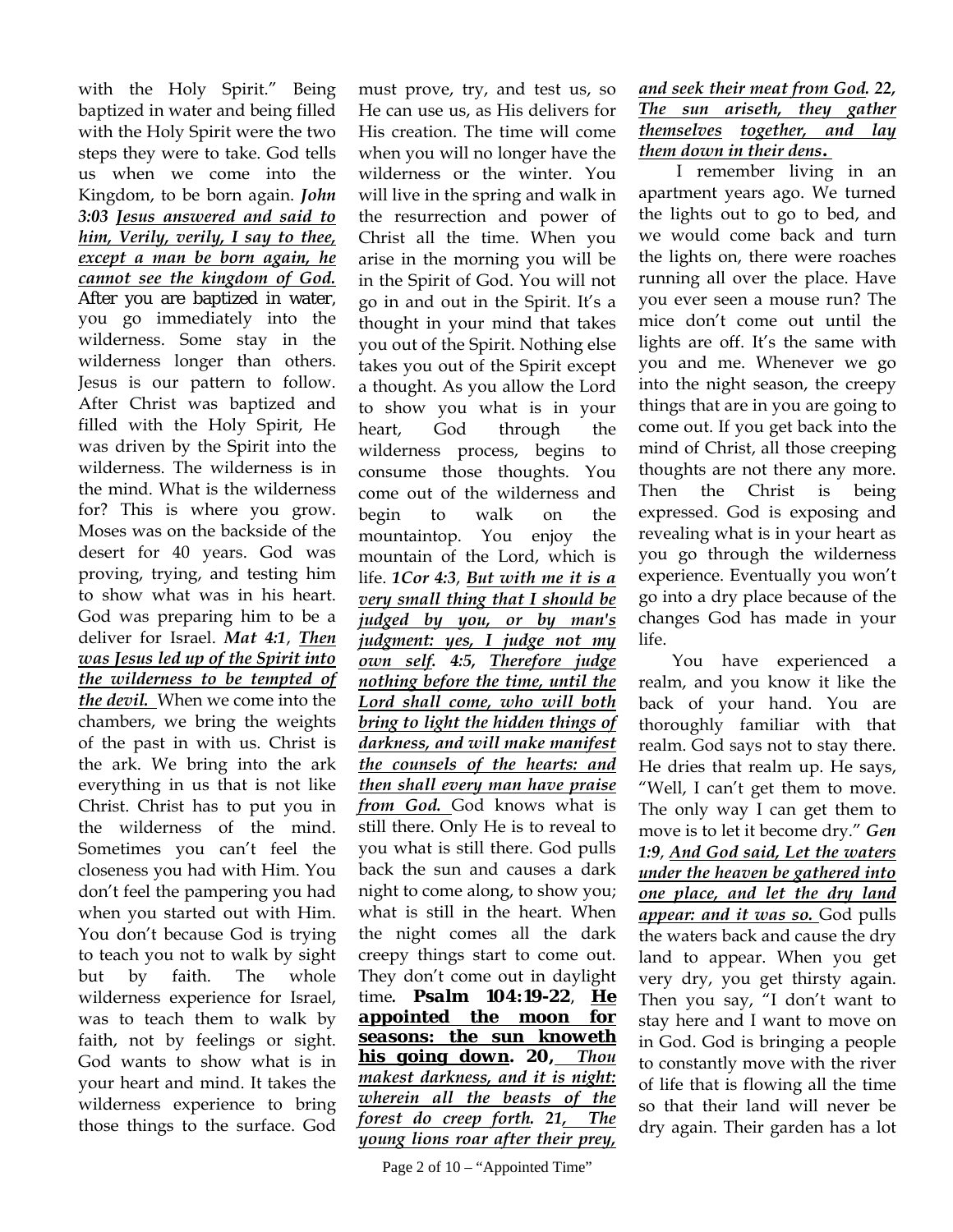of water, with springs shut up in that garden. Sometimes you meet people with a lot of problems, and they tap into your spring and it brings life.

We become pliable so He can use us and work through us for His Glory. He wants us to grow up so that our bodies do not dictate to us what we should or should not do. When the spiritual inner man has grown and matured and your body says, "I'm tired," the inner man stands up in you and says, "No, we're going anyway. We are going to fellowship together. Christ will quicken the body. God showed us a principle. If you sit and wait for God to do something for your body, you could wait forever. You are to get up and move by faith, no matter how your body feels. Many times God has made me do that and all of a sudden I would feel more energy in my body because I took a step in faith and didn't go by feelings. No matter what the circumstances are or how late you stayed up, or how little sleep you got. When you get in the presence of the Lord, your body is quickened. It is the Spirit of God that energizes, and you feel renewed and refreshed.

*Isaiah, chapter 26:20, 21*, says, *Come, my people, enter thou into thy chambers, and shut thy doors about thee.* There was an **appointed time** when Christ was baptized. There was a day God set for Noah to go into the ark. God has set the **appointed time**, and He told Noah the time, the day and the hour for him to go into the ark. There was no way Noah could have gathered up all those animals. My son taught me something, He said, "You know, Mom, you always know when a bad storm is going to come. You see those cows over there? They let us know way ahead of time when the storm is going to be really bad, because they all head for the barn." In New York, people watch the swans every year to see how high they make their nests because that tells them how bad a winter we are going to have. The animals already know. God has built an instinct in the animals to let them know how bad the weather is going to be.

This is the day that God is telling us to come into His chambers, which is the **Most Holy Place**. A place of walking in the presence of the Lord and having that union and relationship with Him every day of your lives. He said, hide thyself, shut the doors. You need to shut the door. If the door is open, a lot of things come in. If you shut the door, you cannot go out. The Lord showed us that we stop going back in to the flesh, (the carnal mind) if we keep the door shut. We are to guard the garden, protect and keep it. *Gen 2:15, And the LORD God took the man, and put him into the garden of Eden to dress it and to keep it.*

He said in *Isa 26:20*, ……… *"Hide thyself as it were for a little moment, until the indignation be overpast.* Now, the indignation is the wrath of God, which is the love of God to bring correction in the earth." God gave me this unforgettable principle in a dream. He wanted to show us how important it is to be in Christ (the ark) and walk in relationship with Him. In the dream people came into the United States of

America and brought their armaments for war. An alarm sounded throughout the city. In my heart I knew I had to go to Woodson High School. I guess it was there because God knew I would pick that up since it is close to me. I had to warn the kids because many soldiers from another country were coming with guns to war against United States of America. That was in the dream. In the dream I ran there as fast as I could, and told everybody to get out because the soldiers were coming. I got there in time to get everybody out of the building except myself. They started coming, and I jumped underneath a table to hide. I was sitting there and suddenly realized, "My God, they can see me. All the sides of the table are open." In the dream I started fearing for my life. Then in came these men with guns. They walked all around the table. They were talking in some other language and looking at me. I thought, "My God, they don't see me. Why don't they see me?" I heard this reply very clearly. "You're in the ark. You're in Christ." God showed me how important it is to abide in Christ, to walk in Him and to be in the ark. He is our protector and deliverer. He can blind the eyes of the enemy, and they cannot even see you because you are in Christ. It is important to be in Christ and be a prisoner of the Lord. We've been in the chambers, and we've been hidden. God has not manifested or expressed Himself in the fullness to creation through us. That has not happened yet, but it is on the horizon. God has shown us that it will happen when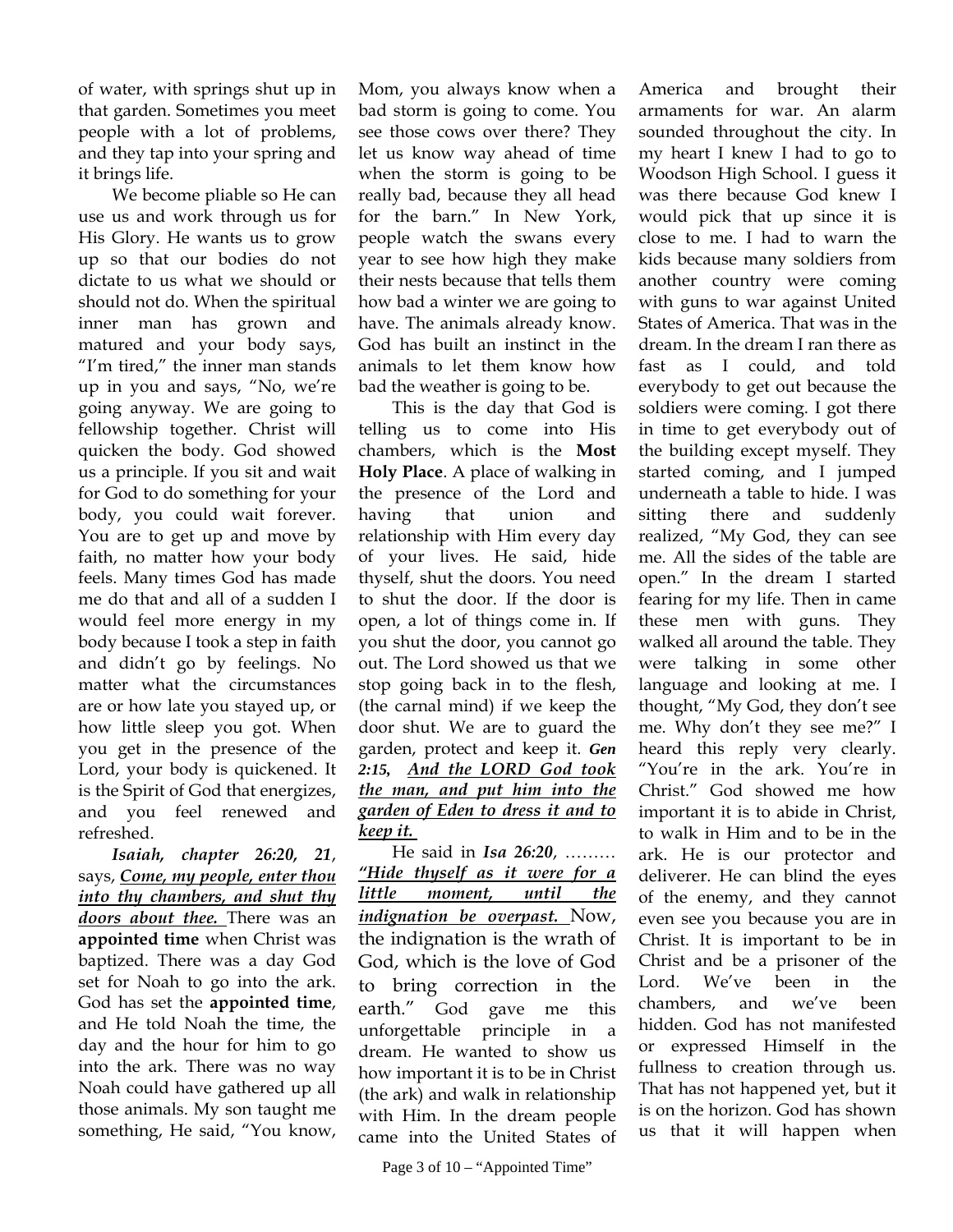things get worse in the world, in the darkest hour. His power, anointing and glory move when the need is greater. The greater the need is, the more the power and glory of Christ moves in the earth. Moses and Joseph could not appear on the scene until God's appointed time. When Moses was on the backside of the desert God dealt with many areas in his life. Many times he wanted to quit, but Moses had a burden for his brothers. He saw the condition of the people who for 400 years had been in pain, hell and slavery to the world and its taskmasters. *Ex 2:23*, *And it came to pass in process of time, that the king of Egypt died: and the children of Israel sighed by reason of the bondage, and they cried, and their cry came up unto God by reason of the bondage.*

God saw the condition of Israel and He sees the condition of the body of Christ all over the world today. He sees many different taskmasters of religion. In the process of time, God was making Himself a man. Again God is making Himself a ONE

new man who will be in one accord. This corporate man is His sons. The Bible says in Exodus*,*  that God looked and saw the groaning and slavery of His people. He said, "Moses, it is time for you to come and stand before My people." Moses responded, "Lord what will I do? What am I going to say? Who do I say you are?" God said, "Tell them **I AM** sent you." *Exodus 3:13***,** *And Moses said to God, Behold, when I come to the children of Israel, and shall say to them, The God of your fathers hath sent me to you; and they shall say to me, What is his name? What shall I say to* 

## *them? 3:14 And God said to Moses, I AM THAT I AM: And he said, Thus shalt thou say to the children of Israel, I AM hath sent me to.*

The time is coming when the **I AM** is going to appear again to many nations in all of His power and glory, and He will deliver His people.

There was a woman in the New Testament who was all bent over. **Luke 13:11** *And, behold, there was a woman which had a spirit of infirmity eighteen years, and was bowed together, and could in no wise lift up herself. 13:16* **And** *ought not this woman, being a daughter of Abraham, whom Satan hath bound, lo, these eighteen years, be loosed from this bond on the sabbath day?* 

If you are all bent over, you cannot see anything above you; You only see what is below you. The Word says she was bent over by the power of Satan. Her bondage prevented her from seeing God. She was in a death realm and had no life. When Christ came forth, He went to the woman, and made her whole. When Christ comes forth in this corporate man, He will come forth as Lord and speak again through this **one new man** to the woman.

Why was Christ manifested? The Bible says He was manifested **to destroy the works of the devil** at that time. *1John 3:8*, *He that committeth sin is of the devil; for the devil sinneth from the beginning. For this purpose the Son of God was manifested, that he might destroy the works of the devil.* Soon He will again destroy the works of the devil through a corporate body. Even now He is destroying the works of the devil

in many generations and restoring them into a rest in Him.

God has had to hide us. Joseph was hidden and in prison. He couldn't get out of prison even when he tried. He had to minister to those who were in prison with him.

God brought you into His chambers, and you have been hidden in Christ. The time is coming and is upon us that He is coming out of the chambers. **It will be God Himself coming out of a people like never before.** He comes out and appears now, but I'm saying He is going to come out in the fullness of His power and glory.

There was a set time for Moses and a set time for Joseph. He had to stay in prison until God's **appointed time**. Joseph's brothers hated him and tried to kill him. It was all in the plan of God. Our own brethren sometimes don't know what God is doing in our lives. He's raising up some delivers. In the Old Testament, God always raised up delivers to remove His people from bondage. He's delivering you from your bondage first, so that He can use you in a mighty way for His people. There is a set time for all this to take place.

You came into the ark in Christ just like Noah. You brought the animals with you, which are the appetites of the flesh. The unclean animals in you are unclean thoughts. After you enter the ark, you get flooded with the water. When I came into the Kingdom of God, He began to flood me with waters of understanding, along with the understanding of the mysteries of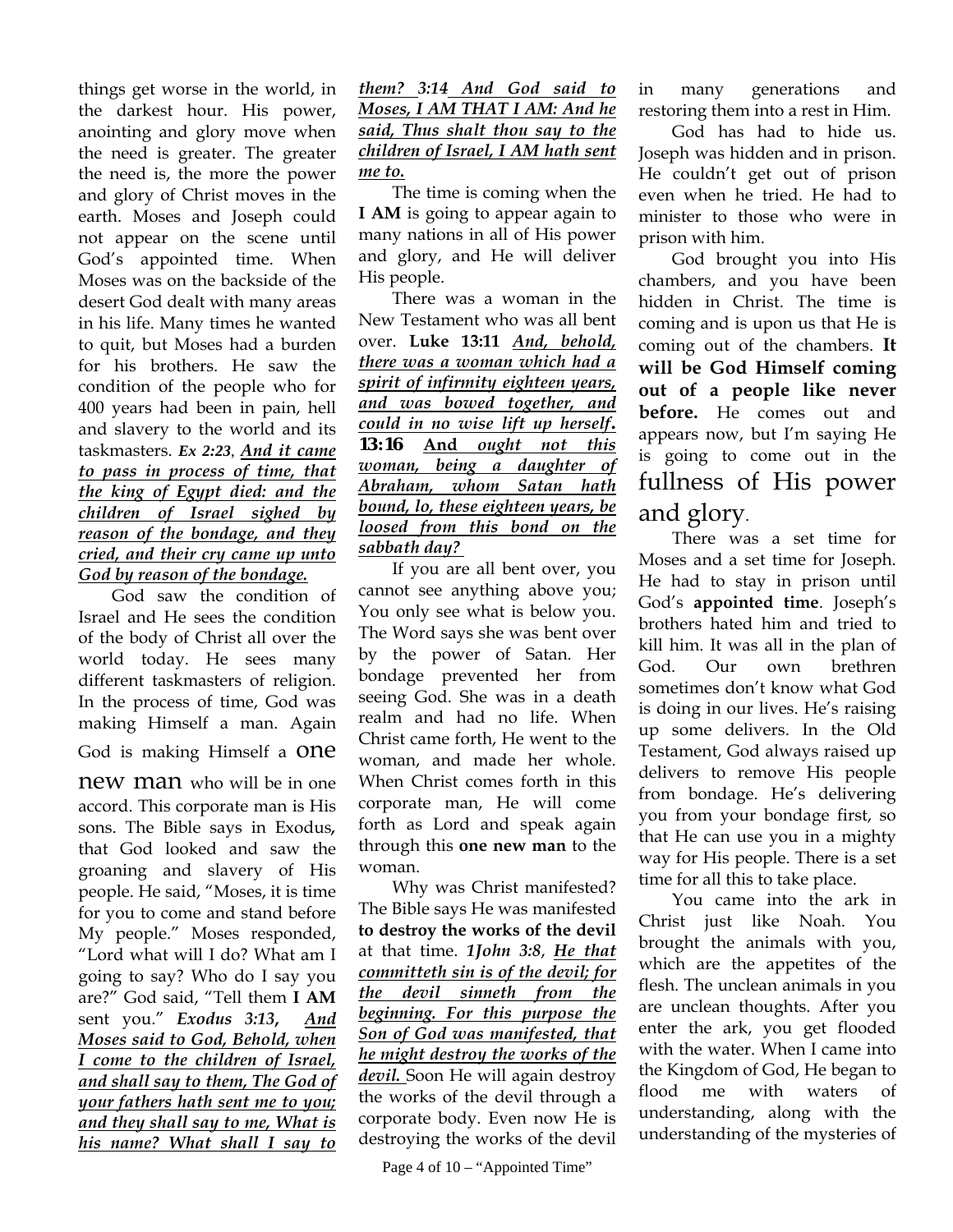the Kingdom that was totally contrary to what is taught through religion. He started teaching us truths of the Kingdom, and flooding us with revelation, understanding and knowledge in Christ. The dimensions of the ark are very important, 300 cubits long, 30 cubits high and 50 cubits wide. Three hundred is full deliverance. Abraham had 300 men to bring full deliverance to Lot and to Sodom and Gomorrah. *Gen 14:14*, *And when Abram heard that his brother was taken captive, he armed his trained servants, born in his own house, three hundred and eighteen, and pursued them unto Dan.* The Number 300 means deliverance. You came into the ark for God to flood your mind with understanding of the word and truth. He desires to bring full deliverance in your body, soul and spirit. The number 50 means freedom and jubilee. The number 30 means full maturity. Noah had to stay in the ark until the 40 days were over. For 40 days the water came upon the ark. *Gen 7:4, For yet seven days, and I will cause it to rain upon the earth forty days and forty nights; and every living substance that I have made will I destroy from off the face of the earth.* That was in the natural. There was a literal ark, which had those dimensions. **The ark represents Christ Himself being built in a people like you and me. A people who is seeking God and obeying Him.** Noah issued in a new world. God cut the flesh off from the earth While Noah was in the ark; God was cutting away the flesh in Noah's life to bring Noah into a place of rest in Him. Noah could not come

out until he came in a complete rest in God. God would not let him put windows on the side of the ark. He could look out and see the rain coming and people dying, or become fearful of being caught up in the flood. Noah could only put a window in the top of the ark because God said, "Noah, look up in the heavens." *Gen 6:16 A window shalt thou make to the ark, and in a cubit shalt thou finish it above; and the door of the ark shalt thou set in the side thereof; with lower, second, and third stories shalt thou make it.* 

The only place Noah could look was up in to the heavens, in the spiritual realm, and see what was going on. The day came that Noah open the window, and God caused the water to recede from the ark. The ark landed on Mount Ararat, which means, "rest". Noah had come into a complete rest in God. When he came into that rest, he opened a window, because something had to leave. When you come into God's rest, your carnal mind is gone. It has been swallowed up in Christ. That's what God is doing. He is swallowing up your soul. It isn't easy sometimes when God says, "Move over, honey, I'm taking over your life." The soul whines, pouts, screams, yells and kicks. Self is not going to enter into this thing. It cannot enter in because the only thing that is going to come out is a transformed man. It will be Christ Himself. Christ is going to come out of the chamber and the glory of the Lord will be seen. The whole creation is waiting for the manifestation of the Christ. They are waiting for the glory of the Lord. People are doing crazy things because they

don't know any better and are bound with sin. There is a cry from within, a groaning of mankind. They want to see God in all His glory and power. It is getting ready to happen, and nobody can stop it. The Word says, Every eye shall see and behold the glory of the Lord. *Rev 1:7*. *Behold, he cometh with clouds; and every eye shall see him, and they also which pierced him: and all kindreds of the earth shall wail because of him. Even so, Amen*. When you behold the glory of the Lord, everything within you bows down to the Christ. Every knee shall bow and every tongue shall confess that Jesus Christ is Lord in heaven and earth and underneath. *Phil 2:10*, *That at the name of Jesus every knee should bow, of things in heaven, and things in earth, and things under the earth;* 

I declare unto you, Christ will remain where He is until every enemy is placed under His feet. He will continue to intercede through a people, for creation and mankind. When you sit here in the spirit, He is making intercession for Himself and creation because creation is Himself.

We are living in an extremely serious time. 'The Lord has spoken and when He speaks, you know it is Him. I have no doubts about it. He has spoken many things to us and we've watched them happen. He said something big is getting ready to happen. Something major is on the scene. He has already set it in motion. We don't know exactly when it will be, but something major is on the horizon. He gave a vision of man, this spiritual man, being caught up in the realm of the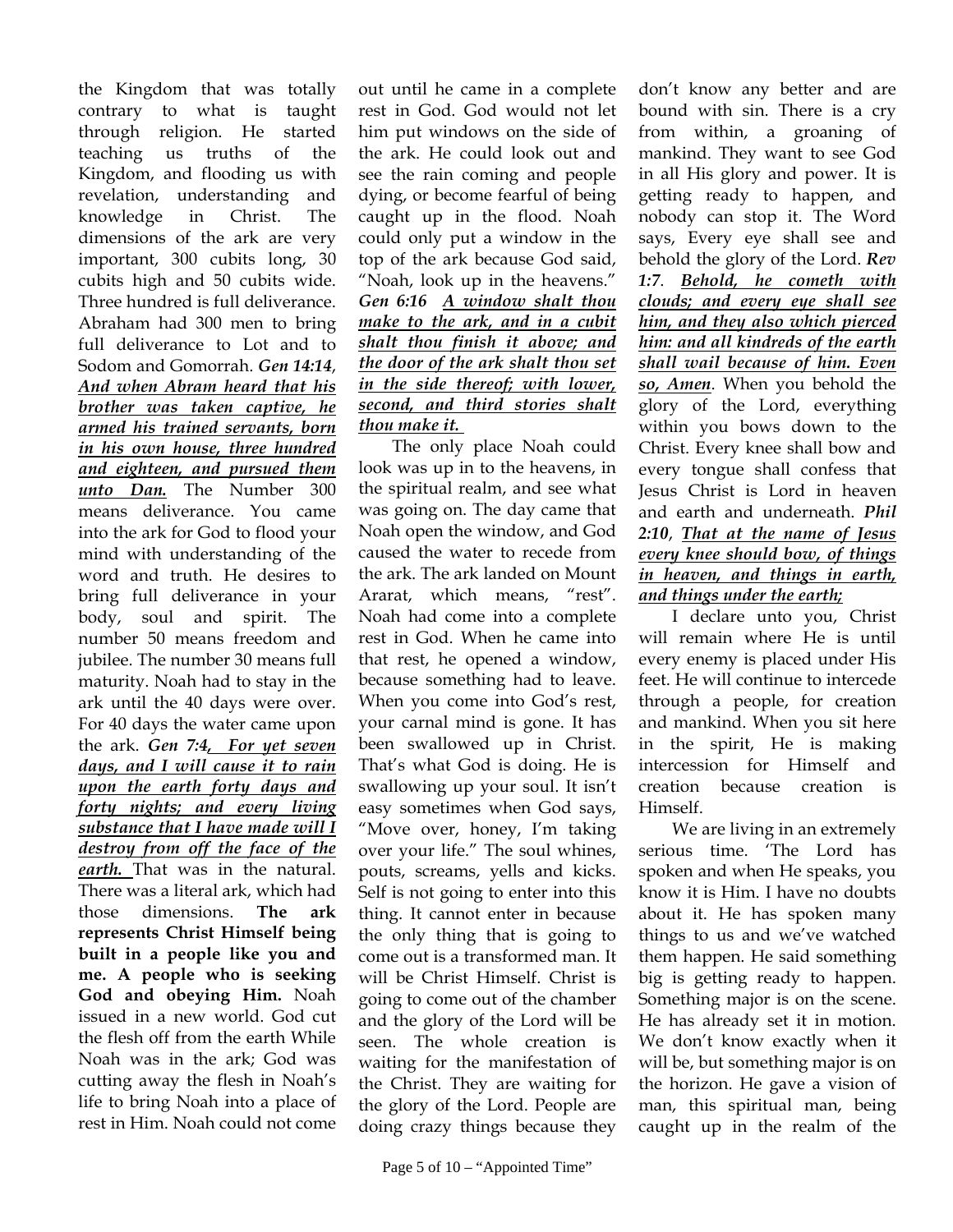spirit. The Bible says that we will be caught up in God. It says in the Word, **Those who love the Lord. He will raise them up on high.** *Psalm 91:14***, because** *he hath set his love upon me, therefore will I deliver him: I will set him on high, because he hath known my name.* I saw these people as **one new man** raised up on high in the realm of the spirit, but chaos had hit the world. This major thing that He's getting ready to do, what I heard was, let thy Kingdom come in this earth as it is in heaven. The Lord revealed that this major thing is to prepare men's hearts to want the Kingdom of God and to understand the principles of the Kingdom. Then the Lord began to reveal that the stage was set. The curtain open, and He was manifesting Himself in all His glory to mankind. There is an appointed time for Him to come forth in all His power and glory. He told us, "Tarry in Jerusalem until you are endued with power." We said, "God, I'm already experiencing the Holy Spirit. I've already tarried until I got the Pentecostal experience. What are you trying to tell us?" He said, "I know you've had the Pentecostal experience years ago." I'm telling you, there was an **appointed time** for this event to happen, and so it is again for an **appointed time event to happen that the world hasn't seen before, but is getting ready to see**. I declare unto you, when the corporate man has this experience with Christ, the people who make up the corporate man will turn the world upside down. The power they had in acts was a measure of what the fullness will be. God

quickened two extremely important things to my mind. He said, "Joyce, do you remember what happen in the Old Testament in II Chronicles? Do you remember the temple was finished, something was going on there?" Only two things were left in the ark. The ark originally contained Aaron's rod, the hidden manna and the two tablets. When the temple was finished, you didn't see Aaron's rod and the manna." I said, "Why, God?" He said, " Because the temple had become the manna, the power and the anointing." He said the two tablets became the word and the spirit, and that is all that was left. **When God is finished with us, that's all that will be left. We will be Word and Spirit, the energy of Christ.** *2 Chron 5:10***, There was nothing in the ark save the two tables which Moses put therein at Horeb, when the LORD made a covenant with the children of Israel, when they came out of Egypt.** Look at the scriptures and read in *Acts 2:1*, *And when the day of Pentecost was fully come, they were all with one accord in one place.*  They were all in one accord. That's the key. The Lord said that we all have to have the same purpose. God told them to remain in Jerusalem until they received the promise. I asked, "Well, God, what is the promise that we are supposed to received?" He said, "**I am your full inheritance."** We are about ready to enter into that full inheritance which is the glory of the Lord and the manifestation of Christ. All 120 of them were in one accord. They remained there until it took place. In II Chron

5:13, They came into one accord. They worshipped God, and let go of their problems. Suddenly the glory of the Lord filled the house. *II Chron 5:13*, *It came even to pass, as the trumpeters and singers were as one, to make one sound to be heard in praising and thanking the LORD; and when they lifted up their voice with the trumpets and cymbals and instruments of musick, and praised the LORD, saying, For he is good; for his mercy endureth for ever: that then the house was filled with a cloud, even the house of the LORD; 5:14 So that the priests could not stand to minister by reason of the cloud: for the glory of the LORD had filled the house of God.* 

 I remember a meeting in my home when we were in one accord. We were in such oneness of worshiping the Lord that God instantly elevated all of us into another realm, a higher state. It was a realm of life, no pain in the body. We felt very young with increased strength in the body. All love and oneness and we walked in this realm for eight hours. It will be like that **all** the time. This is something worth being, everyone in one accord to be able to walk in a realm with Christ totally caught up in Him all the time. God's glory is being manifested in degrees now. It is being manifested in the invisible realm as well as in the visible. When the 120 in the upper room were endued with power from on High, it astounded all the people in the country. The disciples spoke in the language of every nation. They could speak beyond what they could understand. It 's the Christ speaking in other languages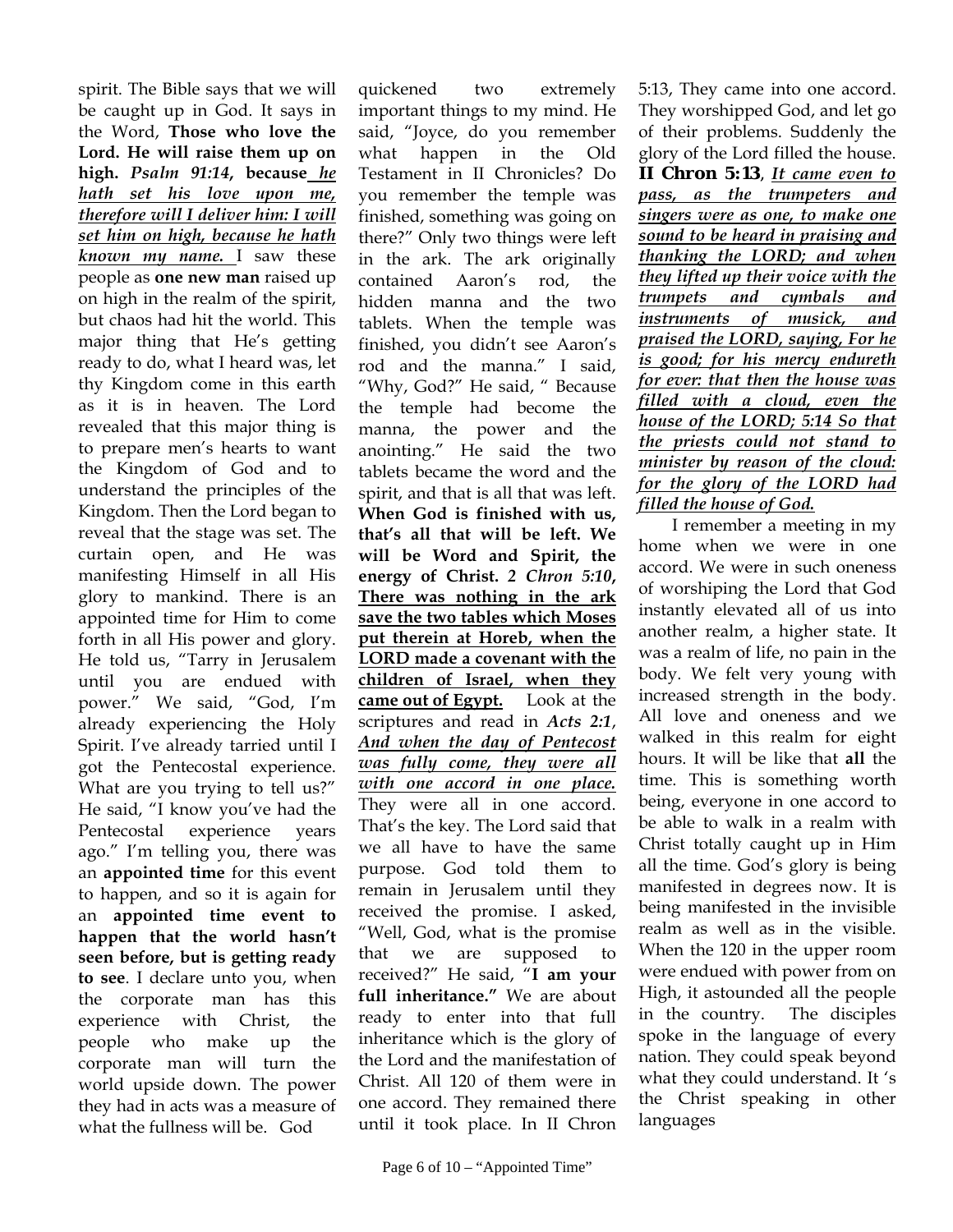In one day 300 souls were saved. What is going to happen when God fully manifests Himself? He is preparing people to receive His Kingdom. There is a major move of the Spirit going all over the world. Many people are accepting Christ as their Savior. Greater movements of God than we have ever seen in the past is yet to come. The worse things get, the more people are willing to listen.

 In the realm you are experiencing now, it's not what you say, **it's who you are**. You can be around people and God won't let you say a thing. He is ministering to them and they don't even know it. He put us in the wilderness and caused us to become a prisoner set apart with Him. He set us aside to learn, be delivered in areas of our lives, and go through the fire now and then, (Ouch!). The fire will go out in your life and; you will never have another tribulation when there is nothing left to burn. Have you ever had a fireplace? You put wood in the fire. When the wood is burned up, the fire goes out. When your wood, hay and stubble have been burned up, there is no more fire, for God is a consuming fire. He will keep that fire burning. Thank God when He puts us in to the fire, He will let you out for a while to cool down. I'm glad He doesn't consume everything all at once because we couldn't handle it.

 One time I was in the fire, in total hell. I was upset, mad, and couldn't understand it. A minister said, "Joyce, you look beautiful. I can see the glory of the Lord all over your face." I thought, "He is crazy. He doesn't know what he is talking about." I took him aside and said, "Brother, you don't know what I'm going through." He said, "Yes, the Lord showed me you're going through the fire." He said, "That is the way you get the glory. It's the only way you get His nature. You must go through the fire." "He will pull you out, and you will cool off, then He puts you back in again. The more He burns up, the less fire comes your way. I learned that principle the hard way.

 The Lord told the disciples to tarry. That word *"tarry*" in Greek means "*to stay in a given place."* Stay in the mind of Christ by walking in the spirit and continuing your relationship with Him. That is what He told His disciples. Tarry in the Greek means to stay in a given place, state of relation or expectation. Christ wants us to stay in that place with Him with a continuing of relationship with expectation. Expectation is believing you will receive the promise God made to you. His disciples were all in one accord, because they believed together.

 They couldn't have been in one accord if half of them had been in doubt and unbelief. They all believed in the same thing and stayed in harmony and oneness, they received the promise. It will not be one person coming into this. God is going to take us in corporately. We may be sitting in a meeting like we were that day when God caught us up. We have seen in the spirit the Lord come in and swallow up the last dregs, and we're caught up in Him. This can happen in the twinkling of an eye.

 Tarry also means to abide or continue. Don't give up. This is the time to press in. That's what we've been hearing, press in.

 A woman called and told me of a dream she had. There were two walls, one on one side and one on the other, that was pressing and moving toward her. The space she was in got narrower and narrower. She came out; she looked back and saw that she had been in a tomb. There was nothing but life when she came out. God has entombed Himself in us. He has entombed Christ, the fullness of God within us. What has kept Him from flowing out in His fullness is the mind. That's why He has been changing our thinking and consuming areas unlike Him. On the day that was appointed for Christ to come out of the grave, nobody could stop Him. Death and hell could not hold Him in the ground. Nobody could hold Him in hell or death. When the appointed day came for Him to arise, the stone was removed, and He walked out of the tomb in a new body. It was the same body, but it had taken on another form. He still had a hole in His side and holes in His hands and feet. The body was raised up into life and glory. No decay or death anymore. He conquered death, and tasted death for all creation on the cross. Death is the carnal mind. When you are swallowed up in God and have the mind of Christ, "Oh death, where is thy sting?" The carnal mind (thoughts like unbelief, doubt and fear) is swallowed up and can't sting any more.

 Three things keep people from going on in God: **Generations, Religion, and Fear** It's a little scary when God says, "Come out deeper, into the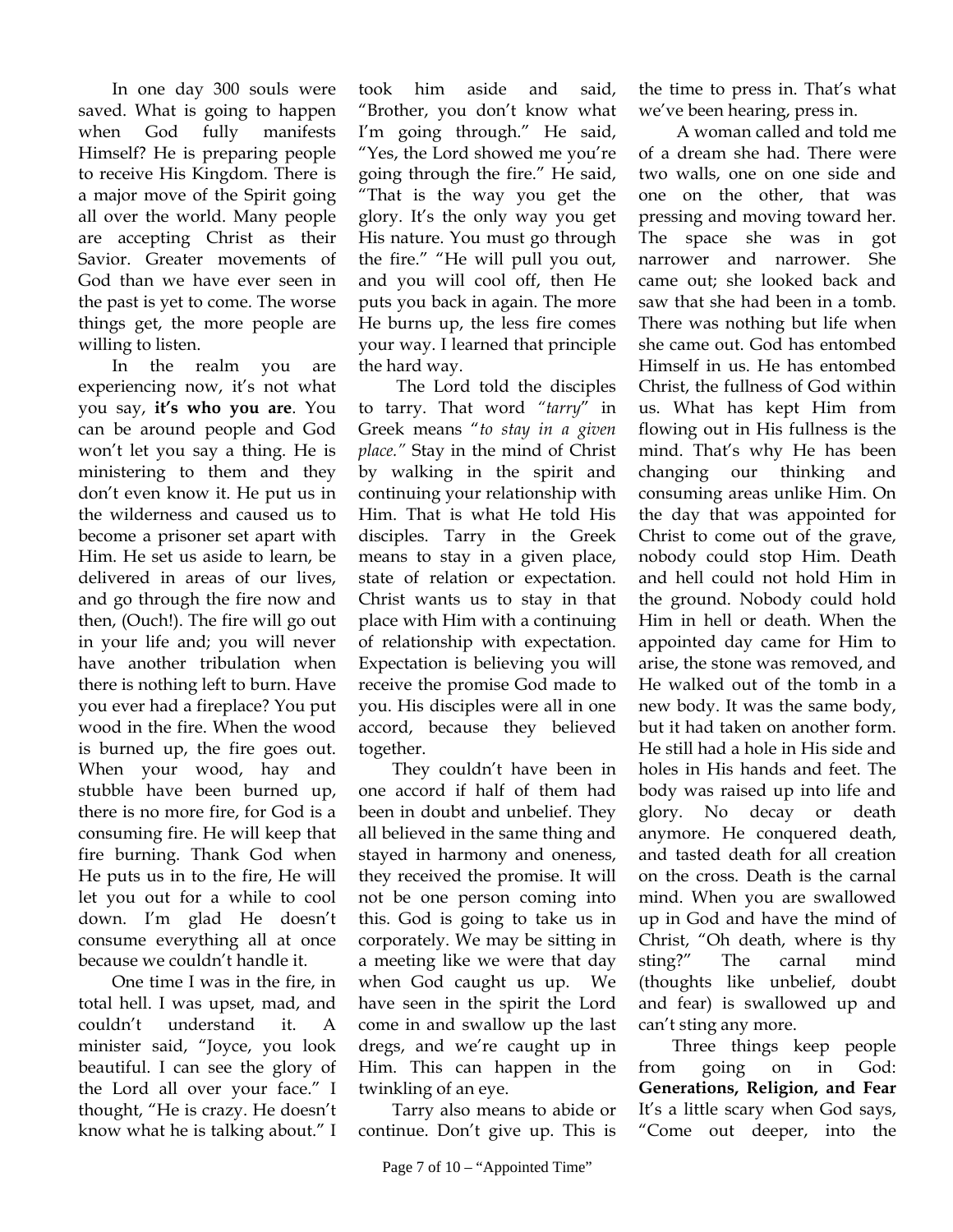unknown. Come into things you haven't heard before." It's more comfortable to sit here in what we know and understand because we relate to that. Somebody told me I needed the baptism in the Holy Spirit, I said, "What is that?" For 30 years I was without the baptism in the Holy Spirit. I didn't have the power of God to help me through all the misery I experienced. Suppose you didn't have power in the Holy Spirit? Where would you be? You would be in turmoil, in the mind. A lot of people are in turmoil in the mind with no peace and without hope.

 God is pressing us in this narrow path. It gets narrower as you go on in the Lord to where nothing is coming out of that tomb but Christ. The flesh man (self) can't come out of that tomb. It's going to be the Christ who walks out of that tomb in power, resurrection and glory. The new man will come out, that spirit man. He is going to come out strong.

 In *Psalm 19*, it says, *The heavens declare the glory of God.*  The earthman cannot declare it. People who have come into Christ and are raised up into heavenly places will operate in His fullness and they are declaring the Glory of God*. And the firmament sheweth His handiwork. 2. Day unto day uttereth speech, and night unto night sheweth knowledge. There is no speech or language, where their voice is not heard.* They can speak in Spanish, French and Italian by His Spirit. No nation or tongue will be a barrier to the glory of the Lord, because they will hear the voice and the vibration of Christ. *4*. *Their line is* 

*gone out through all the earth, and their words to the end of the world. In them has He set a tabernacle for the sun*. You are that tabernacle, and He has sent you to be a light in the world. The world is in darkness. Christ is the light of the world, and you are the light of the world. He has set this tabernacle as the sun in its full brightness. *5. Which is as a bridegroom coming out of his chamber.* You have been in the chamber, hidden in Christ, and imprisoned of the Lord. You have been set apart in the Lord, but the time is coming that the bridegroom is coming out. He is not coming out weak or defeated. He is coming out as a strong corporate man to run the race. God is that strong man who was shown forth of Christ. He was manifesting Himself when Jesus walked the earth for three and a half years. He is going to come out corporately for the glory of God.

 Noah could not come out until the raven left. Noah could not come out at all. He was in God; God was in him; he was in the ark. Something had to leave the ark before he could come out. The raven came out of the ark. A raven is speaking of that carnality, (carnal mind) the flesh nature. When you look at the scriptures, the raven never came back. When Noah sent out a dove, the dove came back. It wasn't time yet. He sent out the dove again, and the dove brought back a branch with green leaves. It was time for Noah to come out. And God said to Noah, "Be fruitful and multiply. It was the **appointed time**.

 Mordecai, another example. He did not come out of the

presence of the Lord. He did not come out of the chambers of God until Haman was hung. Haman was trying to kill Esther and all the Jews. He had set up a plot against Mordecai because He feared Mordecai. Mordecai represented a deliver. One who would rise up and deliver Israel. He represented the overcomer, the individual who was going to come into maturity. Mordecai means, "Little man". He stayed humble before the Lord.

 Let's go in the scriptures to Esther. Haman had a plot and he had a plan. Esther represents the soul. She had to go through purification. We have to allow the Lord to purify our souls, and cleanse things within that are not like Christ. Esther went before the king, and satisfied the king because she did what the king wanted her to do. He was willing to give her the kingdom and the scepter. He asked her what the problem was. She told him, "Haman has been my enemy." Self has been the enemy since the beginning. Self is always trying to betray and kill the Christ. He will appear in another person and try to kill the Christ or he will rise up in you. The self in you can betray the Christ.

*Esther 7:6*, says, *And Esther said, The adversary and enemy is this wicked Haman. Then Haman was afraid before the king and the queen*. Esther had come to the place where she wanted to fully die out to this flesh nature and say, "Lord king, I want you to kill my enemies that are in me. I want you to destroy what is left in me that is not like you. I want you to arise and kill the rest that is not pertaining to your nature." *Ester 7:8* ,*Then the king returned out of*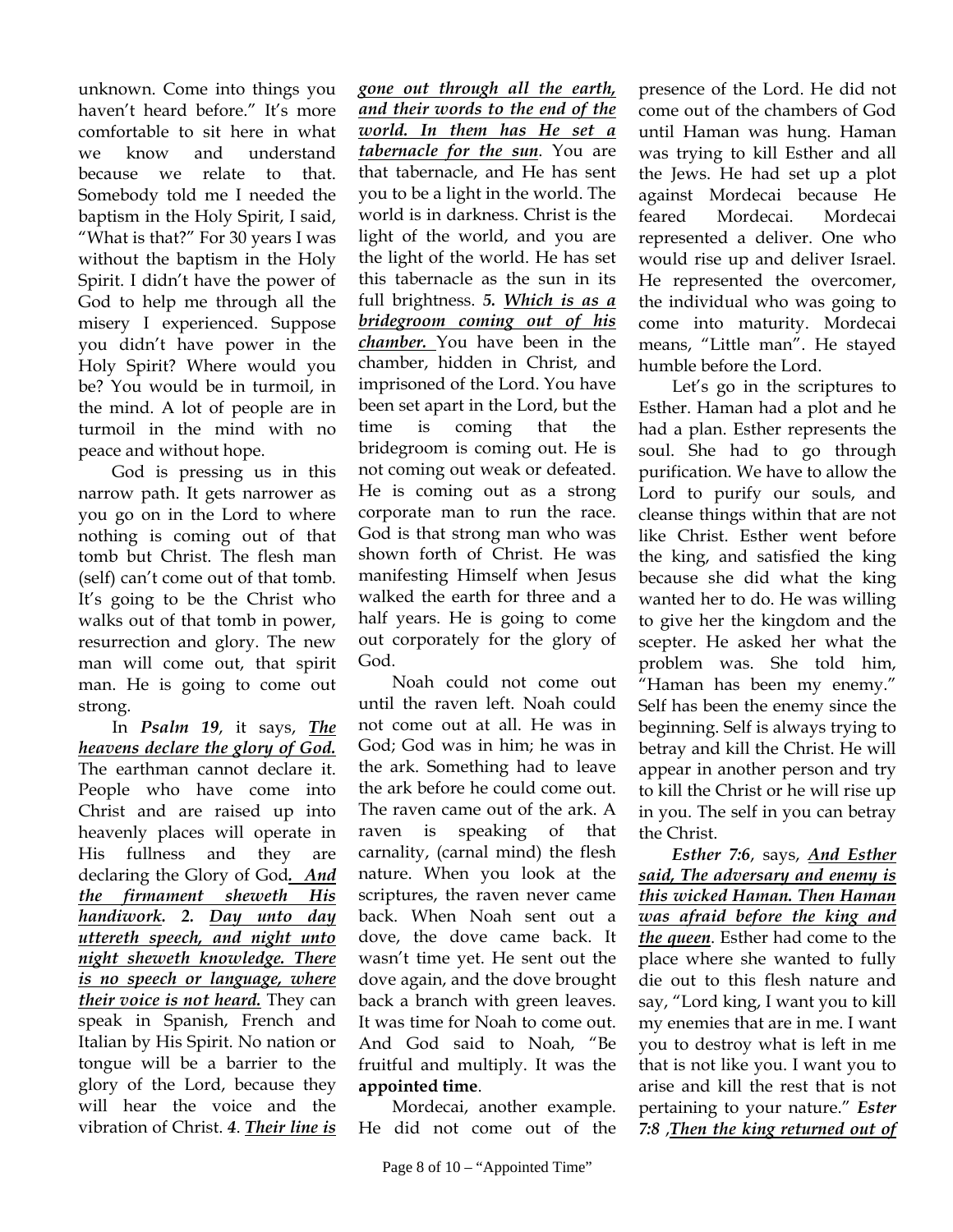*the palace garden into the place of the banquet of wine; and Haman was fallen upon the bed whereon Esther was. Then said the king, Will he force the queen also before me in the house? As the word went out of the king's mouth, they covered Haman's face.* The king was arising from the banquet of wine in his wrath. The banquet was going on within Esther. There is a banquet going on within us in Christ. We are celebrating Christ. We should be celebrating Him every day and sitting at the banquet table with joy in the lord. It says that God arose in anger. He was angry because he had seen what Haman (the flesh man) had done. The king went into the palace garden, you are the palace garden, and the king has been going into your palace garden. That's the fire and anger of the Lord, his indignation. The Word says, C*ome into My chambers until the indignation is past*. Indignation is tribulation. It comes to an end when nothing is left in you that can pull you into that self-nature. Christ has already been crucified and died on the cross. You and I make it alive again when we yield to the thoughts in the mind. Paul said, " *I'm dead."* He said, *"Reckon yourself to be dead. It is Christ who liveth in me."* That's the attitude you are to have every day. Christ is living in me. I'm dead. That's the warfare that's been going on in you. God is trying to help you understand that it's Christ who lives in you. You don't live any more. Christ has to live His life out of you. It says, and *Haman stood up*. He got afraid. That flesh wants to save itself every time. When Christ said He had to go to the

cross, Peter said, "No, Lord, you can't do that." Jesus replied, *"Satan get behind Me."* Satan is self. Self is always trying to save self. Satan is that selfish nature.

 For he saw that there was evil determined for him by the king. *8. Then the king returned out of the palace garden into the place of the banquet of wine; and Haman was fallen upon the bed where Esther was***.** Haman was having a relationship with Esther. I realize this was in the natural. You are the temple, the palace. You are the garden. Sometimes self arises in you, and you have a union with your soul. God said, "This is it. I'm going to arise, I'm going to hang him." If you hang someone, he is dead. It's not a pretty sight. When you are hung, you are hung at the neck. The life that's in you is choked out. God killed all of Haman's family, it wasn't just Haman. The number 50 always speaks of jubilee, liberty and freedom. The number 50 is also speaks of the word and the spirit. You worship and obey Christ, Haman is getting hung. You continue to receive the Word, and your carnal mind is getting hung. Maybe you don't understand everything God is saying, but you keep on coming. Haman is getting hung. The Bible says if you keep your soul, you will lose it. "I have to protect myself." Haman was scared because he knew he was in trouble. Self is trembling because self cannot come out. Only God is going to come out. In your walk you used to do this and that. The further you go in God, the narrower your path becomes, but it brings you into life, joy, peace and love. Think about the times you have experienced the love of God and felt it totally consume you mind. You have His love and compassion for other people and there's peace in your mind. God is bringing you into a place where you experience this all the time.

 *Verse 8,* The king got very mad. **Then the king returned out of the palace garden into the place of the banquet of wine; and Haman was fallen upon the bed whereon Esther was.** Then said the king; Will he force the queen also before me in the house? Is he going to force her in my house, in my presence? And then it says, As the word went out of the king's mouth, they covered Haman's face*. 9. Behold, also, the gallows fifty cubits high, which Haman had made for Mordecai, who had spoken good for the king, standeth in the house of Haman. Then the king said, Hang him thereon. 10. So they hanged Haman on the gallows that he had prepared for Mordecai. Then was the king's wrath pacified.* 

 The king's wrath has been going on within us, because the wrath of God is His ultimate love. When Haman was hung, Mordecai came out of the chambers where he had been all that time. Look at *Ester 8:15*. The number eight means new beginnings. Mordecai was given the signet ring, and no one could reverse any decree he made. He had an anointing and authority. *And Mordecai went out from the presence of the king.* Mordecai came out of the chambers in royal apparel. Royal means to reign in the fullness of God with authority, power and glory. The apparel Mordecai wore was the very nature of God. His raiment